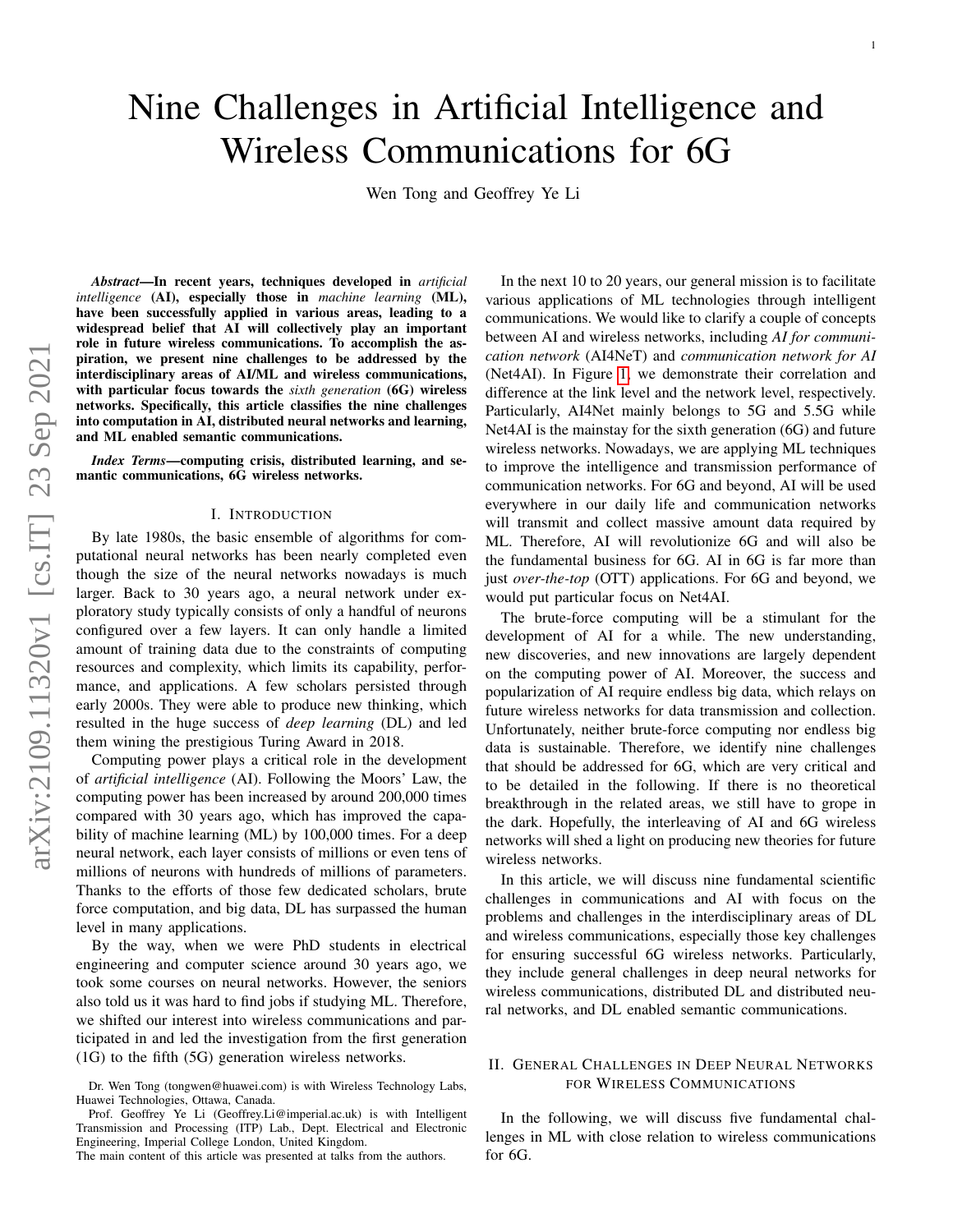

<span id="page-1-0"></span>Fig. 1. Comparison of AI4Net or Net4AI at link level and network level, respectively.

## *Challenge 1: Computing Crisis of DL*

Based on the research from the MIT team in [\[1\]](#page-5-0), Figure [2](#page-2-0) compares the complexity of ML with the Moore's Law in different eras. During the Dennard growing era, the computing capability is improved by increasing the clock speed, the power consumption of AI computation almost follows the Moore's Law. It starts to grow faster than the Moore's Law during the multi-core era. Today we have entered the era of DL. Due to the demand on brute-force computing in AI, the power consumption increases far exceeding the growth rate of the Moore's Law, at least with  $10<sup>5</sup>$ . Therefore, it is necessary to take energy consumption into consideration to ensure sustainable development. Otherwise, our efforts in the area may be in vain.

Moreover, to reduce the error rate of ML to as low as 5%, the computation cost is extremely expensive, which requires 100 billion US dollars and 10 quintillion program instructions [\[1\]](#page-5-0). Therefore, reducing the computational complexity becomes the primary task for the future AI. Even if some techniques, such as pruning, low-dimensional compression, less quantization levels, or smaller DNNs, can be applied to mitigate the issue, the AI computing crisis is still a long-term engineering problem in the following decades.

To address the above challenges, we should first establish a set of evaluation methodologies for power consumption in computation and communication to facilitate the selection of solutions.

## *Challenge 2: Gradient Disappearance in DL*

The *backward-propagation* (back-propagation) gradient iteration in DL is a very headache issue for hardware acceleration architecture, which affects wireless transmission latency and is of great importance for the end-to-end communications [\[2\]](#page-5-1).

In the past, many neural network patching methods have been developed to address the issues on the back-propagation of iterative gradient descent algorithms. Some of them are listed as following:

- Saturation of sigmoid function, such as *rectified linear unit* (ReLU) function, causes gradient disappearance. The negative semi-axis of the ReLU function is a dead zone, where the gradient turns into zero. Therefore, *leaky version of ReLU* (LeakyReLU) and *parametric ReLU* (PReLU) have been proposed to substitute the ReLU.
- To strengthen the stability of the gradient and weight distribution, *exponential linear unit* (ELU) and *scaled ELU* (SELU) are adopted in deep neural networks.
- It is difficult to pass gradients if a neural network is too deep. Therefore, the highway network [\[3\]](#page-5-2) has been invented, in which the parameters are even omitted and *residual networks* (ResNets) are used instead.
- *Batch normalization* (BatchNorm) can stabilize the mean and the variance of neural network parameters.
- DropOut, which ignores some units/neurons during the training, can increase noise to the gradient flow, therefore, it can mitigate overfitting and lower the generalization error.
- The gradient in *recurrent neural networks* (RNN) is sometimes unstable. So *long short-term memory* (LSTM) is widely used, which can be further improved by adding some *gated recurrent units* (GRUs).
- The *Jensen–Shannon* (JS) divergence in the *generative adversarial network* (GAN) causes gradients to disappear or become invalid, which can be solved by the *Wasserstein GAN* (WGAN).

The above are just some patching methods, but they are unable to fully address the issue .

By re-examining the Arnold-Kolmogorov's arbitrary function approximation theorem, it may be possible to develop a one-step or an iterative algorithm to address the issue on iterative gradient descent in DL. Through in-depth research on the nature and the behavior of the back-propagation in DL, perhaps with some theory developments, we may be able to mitigate or address the issue completely. Of course, this is a long-term goal and we are looking forward to a major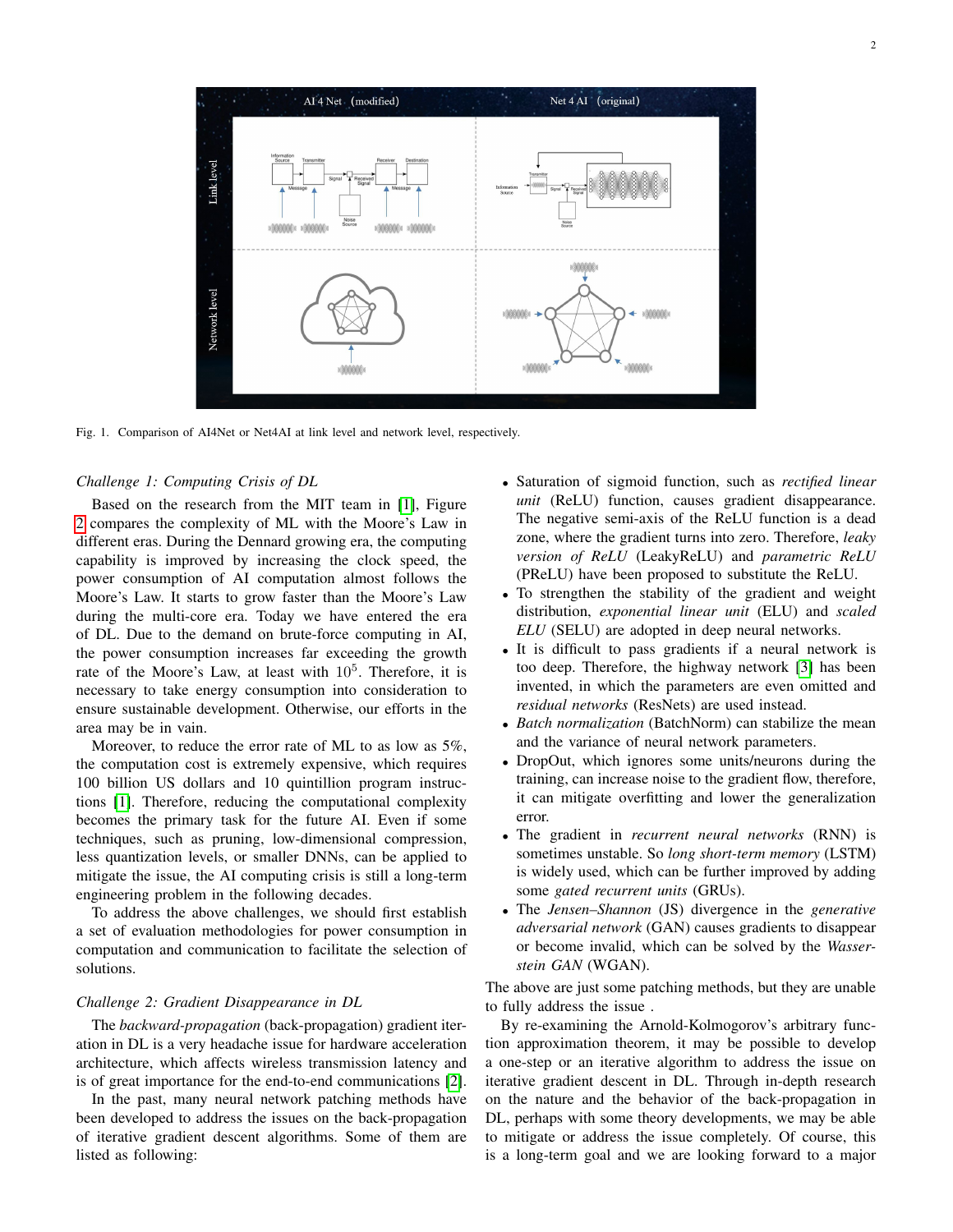

<span id="page-2-0"></span>Fig. 2. Computing complexity at different eras.

breakthrough one day in the near future.

### *Challenge 3: Memory Capacity of Deep Neural Networks*

It is predicted that the memory function of neural networks will be fully exploited in the future communications. For example, semantic transmitter and receiver require a huge memory capacity to store the background knowledge [\[13\]](#page-5-3). In general, the larger the memory capacity of a neural network, the higher potential to improve communication efficiency, especially the efficiency of semantic communications to be introduced in Section IV. A natural question turns out to be how many types of objects or events a neural network can remember or what is the memory capacity of a neural network.

It has been shown in [\[4\]](#page-5-4) that the memory capacity of a Hopfield network with  $n$  neurons is

$$
C \approx \frac{n}{2\log_2 n}.\tag{1}
$$

However, the memory capacity is still unknown for a general deep neural network.

Another correlated question is the relationship between the memory capacity and the computational complexity. Is it linear, exponential, or some other relations? Such a relationship is of great importance for inference and estimation at the receiver in communication systems.

## *Challenge 4: Dependence of DL on Big Data (I still think is very confusing)*

The big data required by training deep neural networks is often collected by wireless communications. Therefore, it becomes critical how to train neural networks efficiently and quickly and consequently to lower the requirement on big data and wireless communications.

Even if the relationship between the memory capacity and the size of deep neural networks is still not clear as indicated in Challenge 3, the neural network with a large memory capacity is usually with a massive number of parameters and requires a huge amount of data to train the model.

There have been some initial works on exploiting the domain knowledge in the area of communications to reduce the requirements on training data, such as model-driven DL for communication systems [\[5\]](#page-5-5). It is a tricky issue to trade off the domain knowledge usage, big data requirements, communication performance, and system complexity. It is also important to know the minimum amount of data required for a given communication applications in general.

### *Challenge 5: Dynamic, Accretionary, and Meta Learning*

Currently, AI models are trained under special learning hypothesis premise that the environment (the statistics of the training data) is static, at least during the training period. However, real communication scenarios, especially for mobile communications, are constantly changing. The basic features of dynamic DL for wireless communications require extensive investigations.

The challenge can be potentially addressed with the developments of accretionary learning and meta learning. The theory of accretionary learning for human beings was proposed by cognitive psychologists over 40 years ago. Recently, the concept of accretionry learning [\[6\]](#page-5-6) has been developed for classification. Particularly, traditional ML trains a classification model with fixed recognition sets, which fails for the data set with new features. The accretionary learning [\[6\]](#page-5-6) can address the issue by extending deep neural networks through interaction of accretion, fine-tuning, and restructuring. Moreover, meta learning [\[7\]](#page-5-7), also known as learning-to-learn, becomes an active research area recently. With its development, dynamic learning for communication systems and networks could be achieved one day.

## III. DISTRIBUTED NEURAL NETWORKS AND DISTRIBUTED LEARNING

Nowadays, there are around 7 millions base stations and 6 billions mobile terminals in the world and these numbers keep on growing. It is impossible to collect all data from different base stations and terminals into a super fusion server for centralized processing due to huge storage requirement,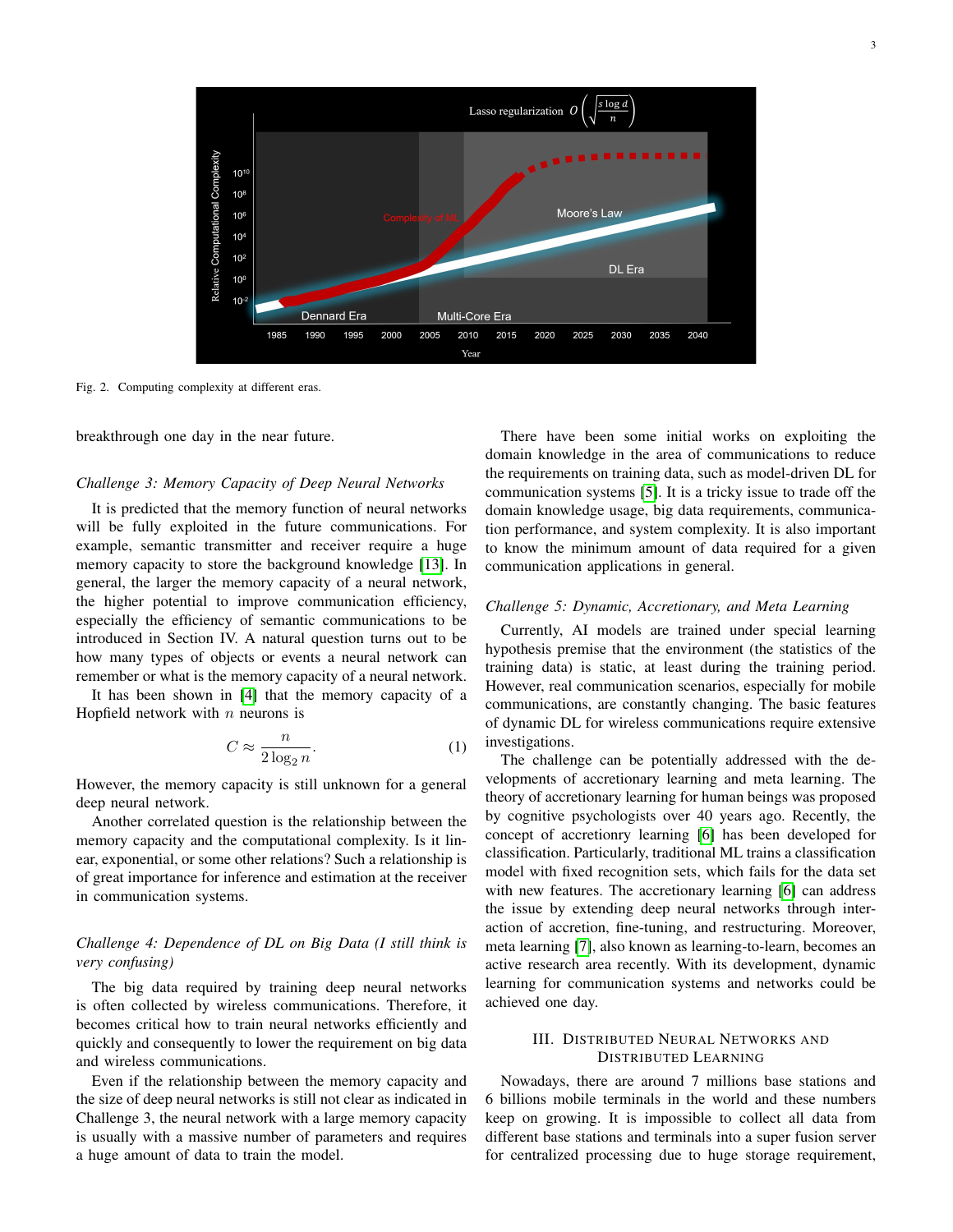

Fig. 3. Distributed learning.

<span id="page-3-0"></span>heavy computing complexity, demanding energy consumption, and privacy issues. Therefore, distributed neural networks and distributed learning become extremely important in the future wireless communications.

### *Challenge 6: Wireless Data Aided Collective Learning*

*Collective Learning* is referred to that multiple servers collect data and train ML models collectively. It belongs to a general category of distributed learning, but with special relation to communications.

The architecture and performance of collective learning depend on both AI itself and communications. In the integrated architecture of AI and wireless communications, the primary problems are how to segment data and how to separate communication and computing, where the data is mainly used for training ML model while the communication model is used for data/parameter transmission. Here, we pay close attention to communication issues.

Specifically, how to segment the neural network and the tasks for collective learning is an unsolved problem, which is also a profound theoretical issue. Specifically, the related research problems include:

- How to collectively learn multiple small and identical neural networks?
- How to segment a large network into multiple small networks?
- What are the impacts of the size and the number of networks on the efficiency and optimization of learning?

# *Challenge 7: Wireless Communications Enabled Federated Learning*

Federated learning [\[8\]](#page-5-8)–[\[10\]](#page-5-9), a type of distributed learning, is enabled by wireless communications. Different from the collective learning in Challenge 6, federated learning relies more on communications. As shown in Fig. [3,](#page-3-0) multiple clients/terminals jointly train/learn the same model in federated learning and there are only parameter exchanges among multiple terminals, rather than segmenting data, tasks, and neural networks as that in the collective learning. The information exchange between the terminal and edge neural networks depend on wireless communications. The same for that between the edge neural networks and the central networks. Therefore, the transmission error affects distributed/federated learning significantly.

In the past, the fields of wireless communications and AI have been developed independently with different optimization goals. Particularly, communication systems are usually designed to maximize data transmission rate and minimize biterror rate while the performance of AI is typically measured by the recognition accuracy and the quality of the reproduced data. In general, the interaction and connection between AI and wireless communications are new trend that has never been jointly investigated before.

Let us take the learning process of a deep neural network as an example. Even if the impact of the coefficient error in the first few iterations is trivial, it becomes very critical and sensitive in the last few iterations of the last few layers. Therefore, at different iterations and different layers of a neural network, the demands for the quality of wireless transmission are various. The similar issue shows in inference models.

In addition to the aforementioned error sensitivity issue, there are many others. For example, how to compress model parameters to save communication resources and how to perform robust parameter aggregation at the central server to address communication errors and stragglers, as indicated in [\[10\]](#page-5-9). These issues pose innovation opportunities for 6G. It is more than desired to find out the relationship between ML model errors and various wireless transmission errors/imperfections from a theoretical basis to facilitate their joint optimization [\[11\]](#page-5-10).

### IV. SEMANTIC COMMUNICATIONS

Semantics communications is a problem in the post-Shannon era. Around 70 years ago, Weaver [\[12\]](#page-5-11) classified communications into three levels in his masterpiece coauthored with Shannon, which include transmission of symbols, semantic exchange, and effect of semantic exchange.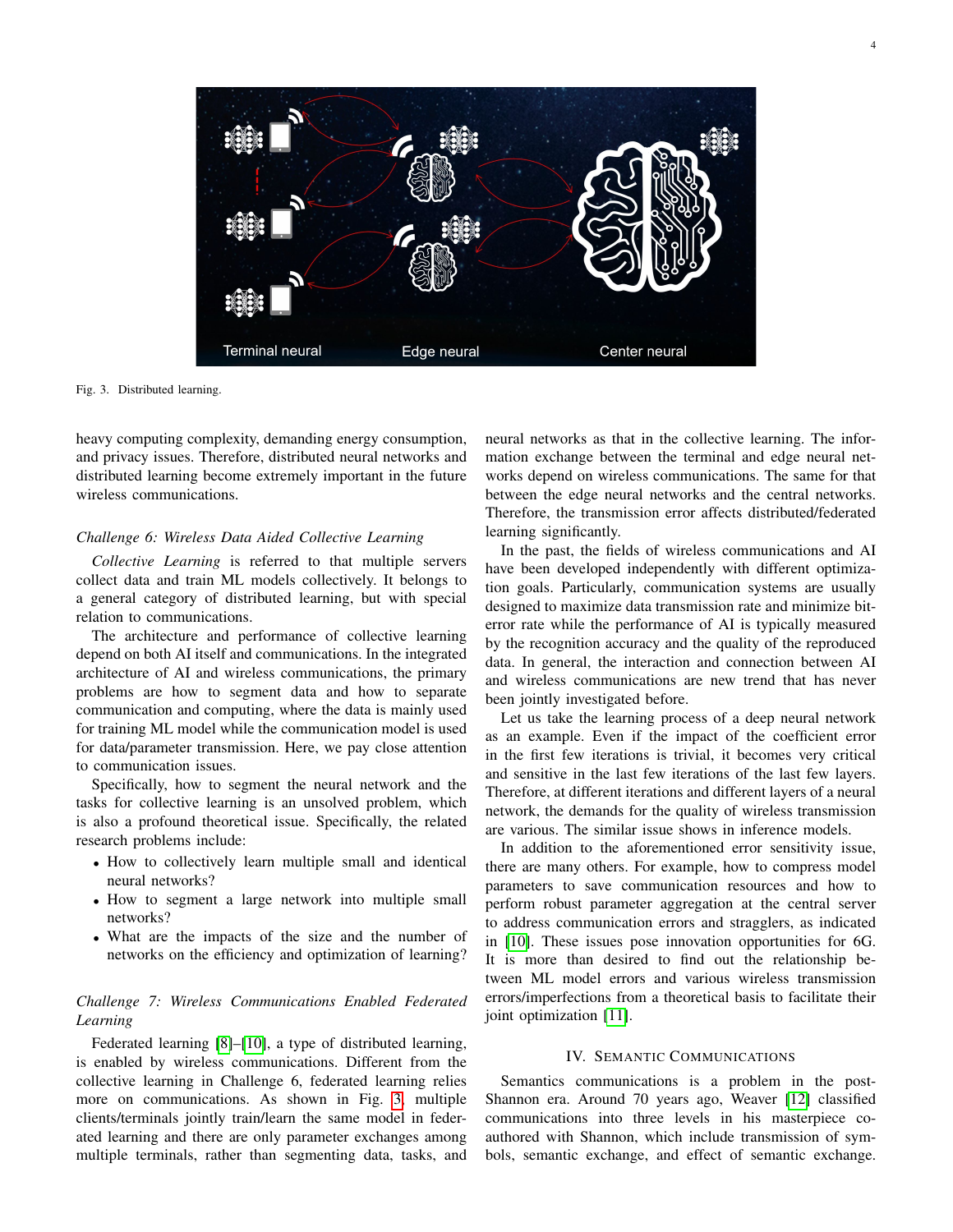

<span id="page-4-0"></span>Fig. 4. Shannon channels and Weaver channels for typical communications and semantic communications.

When Shannon established information theory, he only focused on the mathematical theory of symbol transmission. Particularly, the amount of information in a source is indicated by its *entropy* and the capacity of a communication channel is proved to be the maximum mutual information between the channel input and output, both are measured by bits. Due to the lack of general mathematical tools to model and analyze semantics or meaning of the transmitted contents, limited progress has been made in the past even if many outstanding researchers have tackled the area.

Recent success in DL and its application makes it possible to re-examine Weaver's second-level and even third-level models, where the goal is not to transmit bit sequence, but the meaning of the content. We then colloquially call them *semantic communications*. The preliminary communication architecture is shown in Figure [4,](#page-4-0) where the Shannon channel is embedded inside and the Weaver semantic channel is outside. Under this architecture, the scientific questions include:

- How do we measure semantics?
- What is the limit of semantic communication systems?
- Is there any theory analogical to Shannon information theory?
- How to implement and perform semantic communications efficiently?

It is noticed that semantic communications have caught extensive attentions in the past several years and there have been some initial research in this area [\[13\]](#page-5-3)–[\[15\]](#page-5-12). We believe that there will be more works on theory and implementation of semantic communications in the near future.

## *Challenge 8: Mathematical Foundation of Semantic Communications*

Kolmogorov, a great mathematician in the last century, came into contact with Shannon information theory from the other side of the Iron Curtain of the Cold War in the Soviet Union in 1958 and further expanded the mathematical foundation of information theory. Based on his investigation, the sufficient and necessary condition for the mathematical equivalence of a large class of automorphism systems is that they are with the same *entropy*. Kolmogorov also extends the mathematical

foundation of Shannon entropy into a new interdisciplinary area of topology and algebra.

The new mathematical foundation for post-Shannon communications or semantic communications is also particularly important. The entropy and capacity in Shannon information theory are defined based on statistical probability, which may not be applicable to semantic communications.

To develop mathematical foundation of semantic communications, the statistical probability is substituted by logical probability of a message in [\[13\]](#page-5-3), where semantic source, semantic noise, semantic entropy, semantic capacity, and semantic coding are defined accordingly. Moreover, semantic source theorem and semantic channel coding theorem, analogical to their counterparts in Shannon information theory, have been proved in [\[13\]](#page-5-3). However, it is more than desired to build a comprehensive mathematical framework to identify the optimal structure for semantic communication systems.

### *Challenge 9: Structure of Semantic Communication Systems*

Perhaps, many of us have ignored Pages 5 - 7 of the Shannon's masterpiece [\[12\]](#page-5-11), which are the earliest statement on natural language AI. Based on Dewey's statistical results on the English language, Shannon attempted to reconstruct English sentences from random English letters by exploiting the probability and statistical methods in order to investigate semantic communications. At that time, Shannon partially retreated to the fundamental probability to support the concept of entropy in information theory, which actually ignored the important elements in semantic communications.

In [\[14\]](#page-5-13), the classic Huffman coding with the deep neural network method have been compared for transmission of text in 2018. It has been found that the improvement through using a deep neural network is pretty limited, which again confirmed Shannon information theory.

It is a critical issue whether the information restoration in semantic communications should be through a faithful recovery of the corresponding bits or direct semantic restoration. It can be regarded as a structural problem in semantic communications as indicated by Shannon and Weave. The question here turns into whether to use a general DL neural network